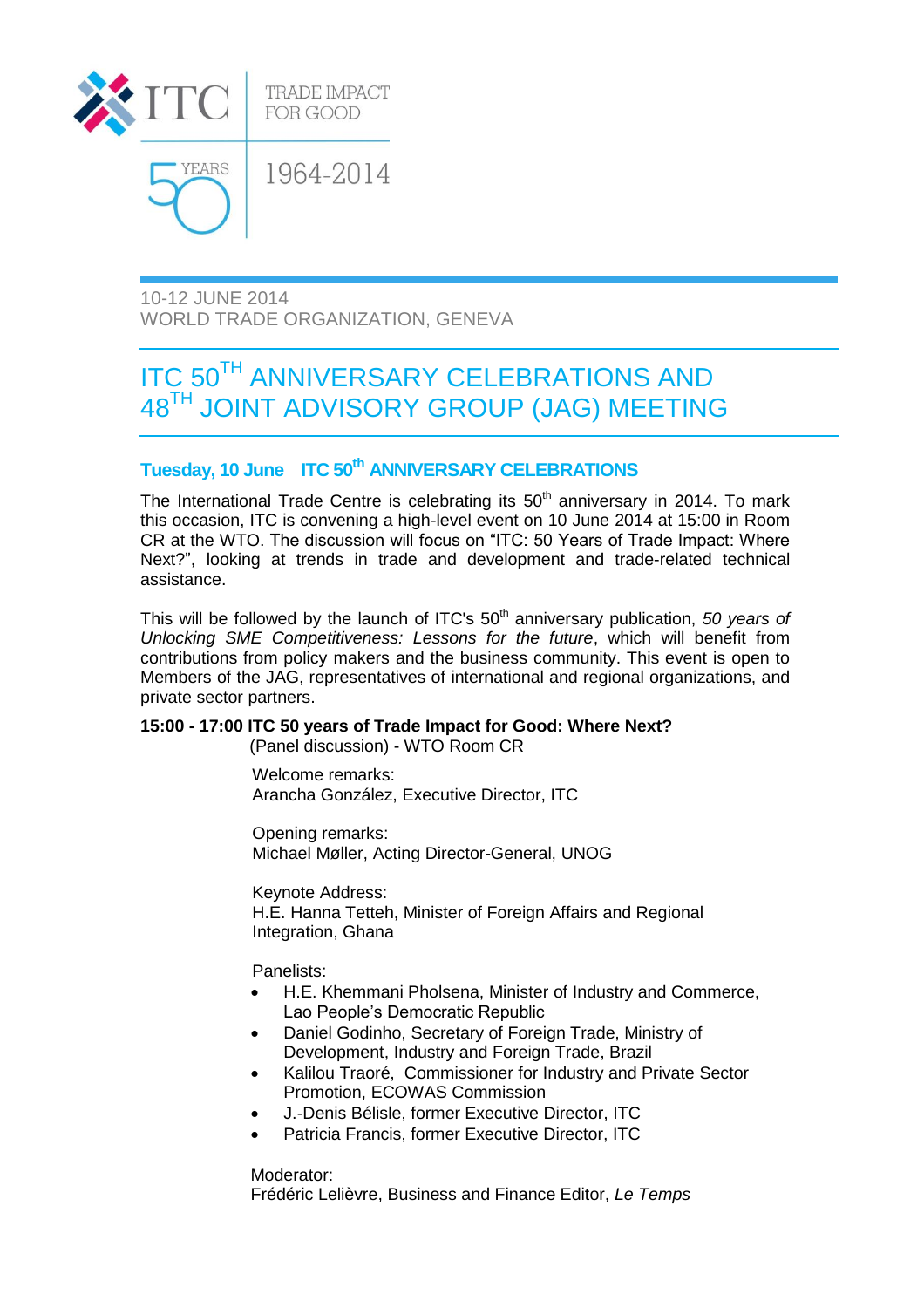#### **17:00 - 18:00 Book launch:** *50 years of unlocking SME competitiveness: lessons for the future* - WTO Room CR

Opening remarks: Yonov Frederick Agah, Deputy Director-General, WTO

Keynote Address: Guillermo Fernández de Soto, Director for Europe, Development Bank of Latin America (CAF)

Introduction of the book by principal author: Bernard Hoekman, Director, Global Economics, European University Institute

Discussants:

- Mark Gottfredson, Partner, Bain & Co.
- H.E. Ambassador Minelik Alemu Getahun, Permanent Mission of Ethiopia

**18:00 - 20:00 ITC 50th Anniversary Reception** - WTO Atrium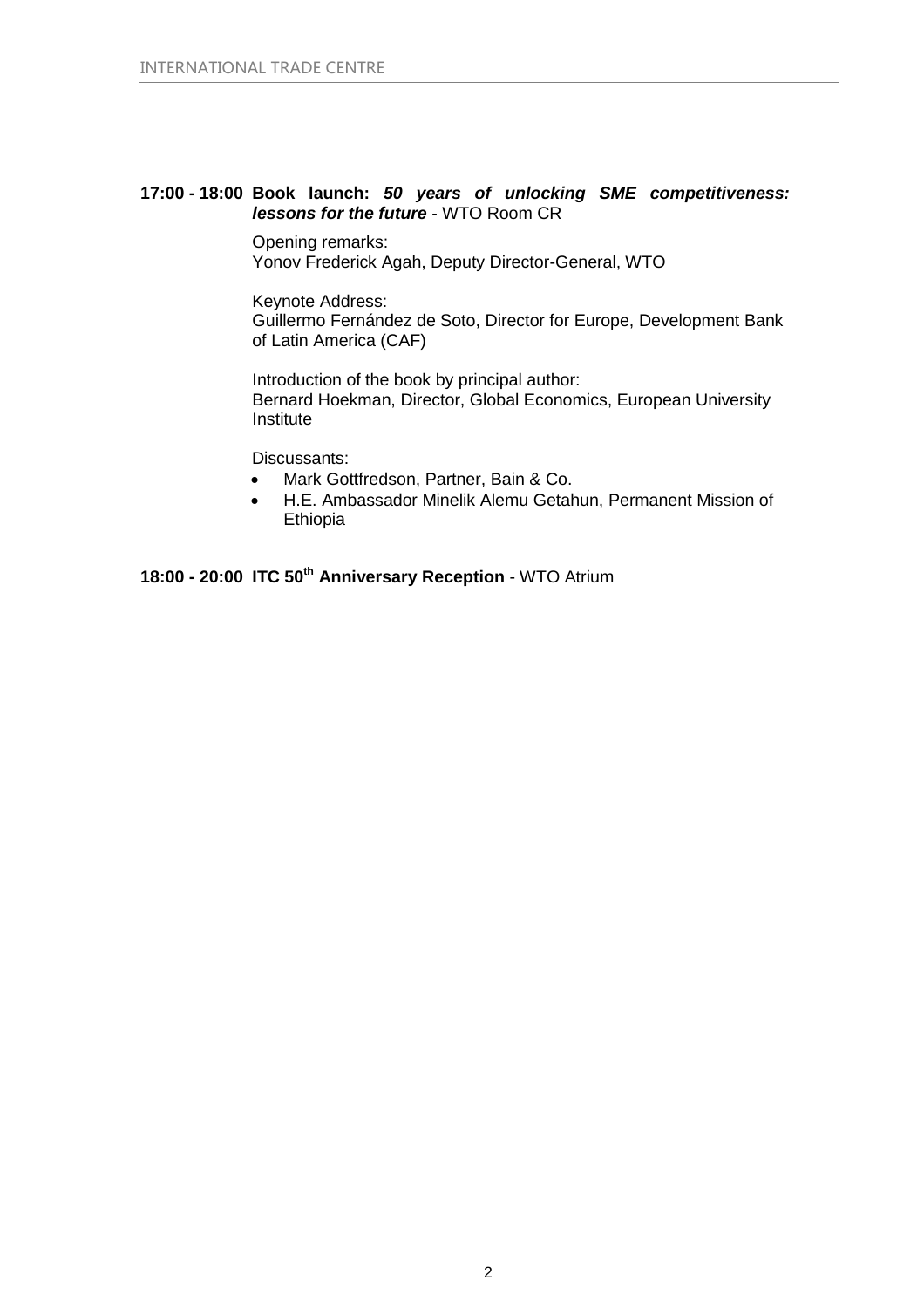### **Wednesday, 11 June 48th session of the JOINT ADVISORY GROUP, DAY 2 – ROOM CR**

The Joint Advisory Group (JAG) of the International Trade Centre, composed of the members of UNCTAD and WTO, meets annually to examine ITC's programme of work based on its Annual Report, and makes recommendations to the UNCTAD Trade and Development Board and the WTO General Council to take appropriate steps for the provision of budgetary resources.

The JAG meeting is also open to United Nations specialized agencies and bodies, and other intergovernmental organizations with observer status, and nongovernmental organizations with an interest in export development.

#### **10:00 - 13:00 Opening Session**

- 10:00 10:50 Opening remarks 10:00 - 10:10 The Chair of the  $47<sup>th</sup>$  session 10:10 - 10:20 The Chair of the  $48<sup>th</sup>$  session 10:20 - 10:35 WTO Director-General Roberto Azevêdo 10.35 - 10:50 UNCTAD Secretary-General Mukhisa Kituyi
- 10:50 11:15 Statement by the ITC Executive Director Arancha González
- 11:15 13:00 Discussion
- **13:00 - 15:00 Lunch break**
- **15:00 - 18:00 Afternoon Session**
- 15:00 15:45 Presentation of ITC Evaluation Report and Recommendations
- 15:45 16:30 ITC Management Response
- 16:30 18:00 Discussion